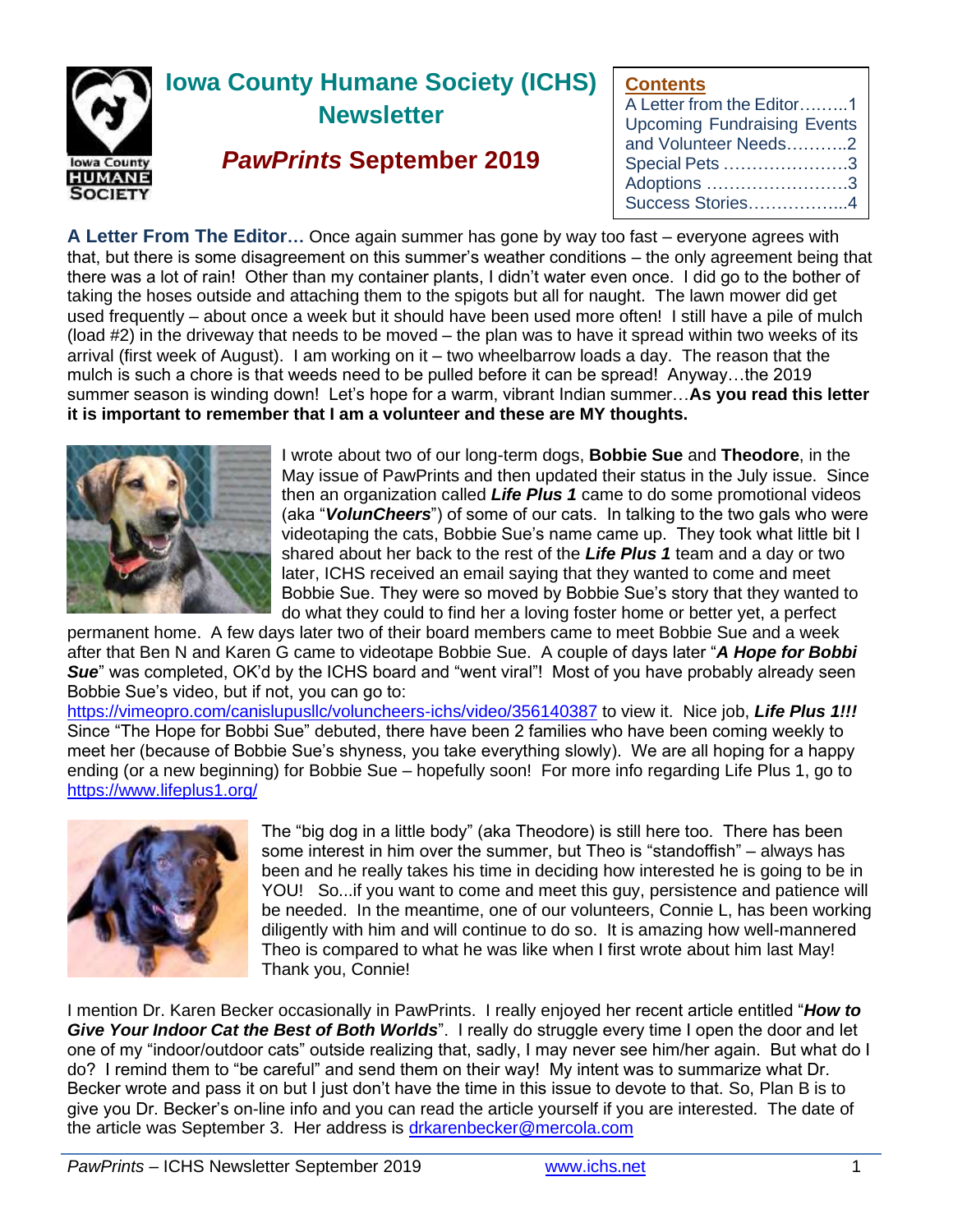It took most of the summer (just too busy), but a friend and I managed to install a shelf in each of two cat cages. The added shelf gives the occupant 50% more space. The picture shows Roger on the shelf and, as you can see, his litter box and dishes are beneath the shelf. Although this was intended to be a temporary fix to give the cats more room, that additional space does make "cage-living" appear to be more tolerable. I say 'temporary' because we are looking for cat housing which provides more living area – especially for the kitties that end up spending months here at ICHS. A couple of other options are that all cats reside in community rooms, but as you know, some cats don't tolerate other cats. Another option is that the cats are adopted in a timely fashion and don't have to live in cages long term – that's the preferable option!  $\odot$  But in the meantime, shelves will be added to the other cat cages soon.

Another project that has been on ICHS's "to do" list for the past few years is the installation of egress lights and exit signs. Egress lighting – also called emergency lighting – is used in public buildings as a safety precaution so that people can find their way out of the building in the case of a power outage. So nice to have that project completed – just not as exciting as cat shelves! **If you have any suggestions or ideas about the content of PAWPRINTS, please contact me, Terri Davis, at [roadhogbiker@gmail.com](mailto:roadhogbiker@gmail.com)**

# **Upcoming Fundraising Events and Volunteer Needs**

Just a reminder that ICHS is always looking for volunteers to help with the planning and implementation of our fundraisers. Our goal is to have enough volunteers so that each individual would only have to help plan and/or work at one event per year. So…if you would like to get involved with the planning and organizing of 2019's fundraisers, please contact the shelter for more details. We hope to hear from you!!! And, of course, the cats and dogs are always on the lookout for people to spend quality time with them!!! For more information on volunteer opportunities, please visit the ICHS website at <https://ichs.net/volunteer-help/volunteer/>



**Botham Vineyard's Uncorked 5K** event in Barneveld benefitting the ICHS is coming up soon on **September 28th**. **Volunteers and runners are needed!** This is a fun event with lots of different options for volunteering. Please go to https://www.uncorked5k.com/volunteer/ to commit to volunteer that day and be sure to designate that you are volunteering on behalf of ICHS during the signup process. Thank you! If you are planning to join in the 5k run, you will find registration information through Race Day Events[:http://www.uncorked5k.com.](http://www.uncorked5k.com/)

**Mineral Point Cornish Festival - September 28** – As part of the Cornish Festival, this year's children's activities will welcome Mowzer Cat from Cornwall, UK! "*Paws in the Park*" will be held at Cornish Heritage Park, 143 High St. from 10 am - 2 pm. Activities will include cat crafts, coloring, tic-cat-toe and more! Proceeds will support the ICHS cats.

**ICHS Fall Garage Sale Fundraiser - October 11 & 12** – Please join us for our fall garage sale! We'll be open from 8am to 2pm each day. You'll find great deals on new and lightly used animal items as well as everything else you'd expect at a garage sale! **Want to help raise money for ICHS?** We are now accepting garage sale donations such as furniture, household items, jewelry, Christmas décor, etc. (no clothing or electronics). Please only bring us items that are in good condition and functional – if you're not sure, call ahead and ask! Thank you!





**Canine Good Citizen Fall Session Fundraiser** - It's that time of year again! ICHS will be holding our Fall CGC class session during the month of **October with classes every Sunday (10/6, 10/13, 10/20, 10/27) at the shelter.** Class will be from 1PM to 3 PM, with the certification test on the last Sunday (10/27). The cost for this session is just \$65 and all proceeds go to ICHS. Sign up now, spots are limited and usually fill up quickly! For more information call (608) 935-1381 or visit [www.ichs.net.](www.ichs.net)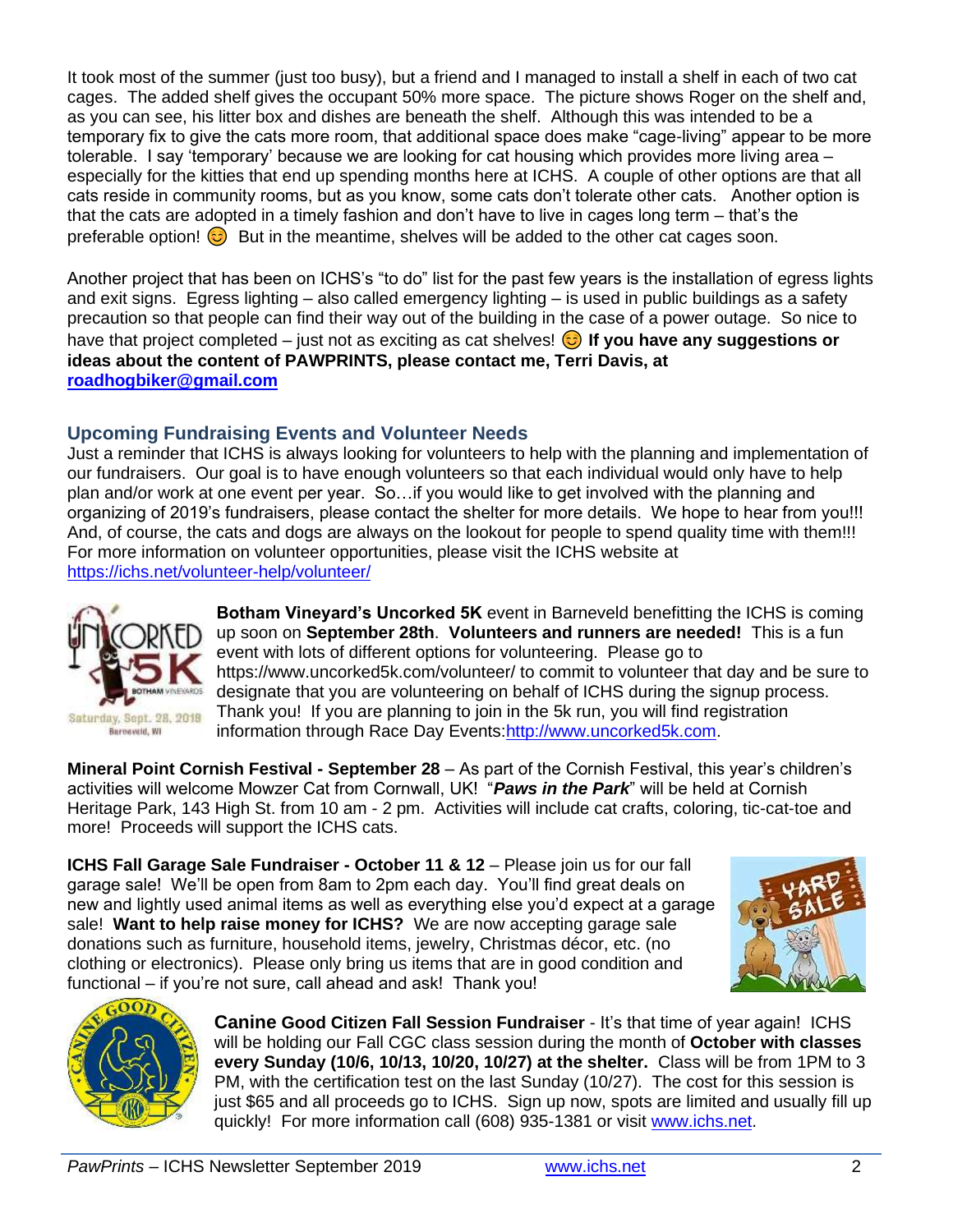

**ROOF \$\$ MATCH CHALLENGE!!** The roof at ICHS has been under consideration for a major overhaul for the past several years, but this past WET spring was the "final straw" – there is just NO MORE PUTTING IT OFF! Because of the damage and the age of the roof, it can no longer be patched and must be replaced ASAP! Thanks to a few generous donors, every dollar that you donate to the **ROOF FUND**

will be matched so your dollars will go twice as far!! With your generosity, the animals will be kept safe and dry! **THANK YOU** for your support! You can donate here:<https://ichs.net/help-ichs/donations/>

#### **Special Pets**

We all know that all animals are 'special' but the animals featured in this section are indeed special. These are 'special needs' animals. The special person/family who adopts one of these animals knows that this may/may not be the long-term relationship which we hope for when we open our hearts and homes to a new family member. These animals 'forever homes' with us may be just for a short time before they move on…But, nevertheless, these animals need a home and a loving family just as we all do. Are you possibly the family that could provide a home for one of these animals? If not, do you know of a family who could provide a loving home for these animals? If so, please come out to ICHS and find out more about these animals from the ICHS staff.



#### **FIV Kitty – Roger, Jazzy & Parker**

**Roger** is a big, shy, handsome two year old kitty who tested positive for FIV. It seems that all the FIV cats that I have ever known are "sweet hearts" and Roger is no exception! He loves attention and is playful – not too different from most cats. We have tried to put Roger in with the other FIV kitties, but he wants no part of them. He prefers to be by himself – however he is not aggressive so he probably could adapt to another cat(s) if YOU happen to have one!



**Jazzy** and **Parker** are both about a year old and are both very sweet, affectionate and it's all about play, play, play with the two of them! They are a fun pair and could be adopted together or separately. Although we call FIV cats "special", there really are no special considerations when adopting FIV kitties. If it wasn't for the FIV+ sign on their cages, you wouldn't have a clue that they have FIV! They must be kept indoors. They may live with other indoor cats since FIV is not easily passed between cats (it would be best if your other cat(s)



are good-natured and amicable to a new pal). FIV is primarily spread by serious bite wounds so if you have other cats, it is important to properly introduce FIV cats to the others (but you would do that with any cat that you bring home). It is also important to keep them free from stress so a quiet home would be best. So… Roger, Jazzy and Parker need a home!

# **FeLV Kitties – No FeLV kitties at the moment**

#### **July & August Adoptions**

| July               |                  |            |                | <b>August</b> |                 |              |             |
|--------------------|------------------|------------|----------------|---------------|-----------------|--------------|-------------|
| <b>Cats</b>        |                  |            | <b>Dogs</b>    | <b>Cats</b>   |                 | <b>Dogs</b>  |             |
| Gilbert            | Lou <sup>*</sup> | Chickadee* | Patches        | Phoebe*       | Annie $\odot$ & | Ashland      | <b>Blue</b> |
| <b>Tucker</b>      | Jasmine*         | Moola      | <b>Bruiser</b> | Mac*          | Snowball        | <b>Zippy</b> | Rascal      |
| Brice*             | Lex*             | Tiger      |                | Lark*         | Manasa C        | Emmy         | Milo        |
| Finch*             | Penny            | Sunshine   |                | Clarence      | & Cinco*        | Bear         |             |
| Wren*              | Smore            | Patches #2 |                | Elana*        | Alex            |              |             |
| Nalla <sup>3</sup> | Sparrow*         | & Lynxie+  |                | Peter*        | Clayton         |              |             |

**\*** = kitten

+ = transferred to Angel's Wish

 $\odot$  = denotes animal has been at ICHS for over a year/was on the Top Ten list/has special needs/or is elderly